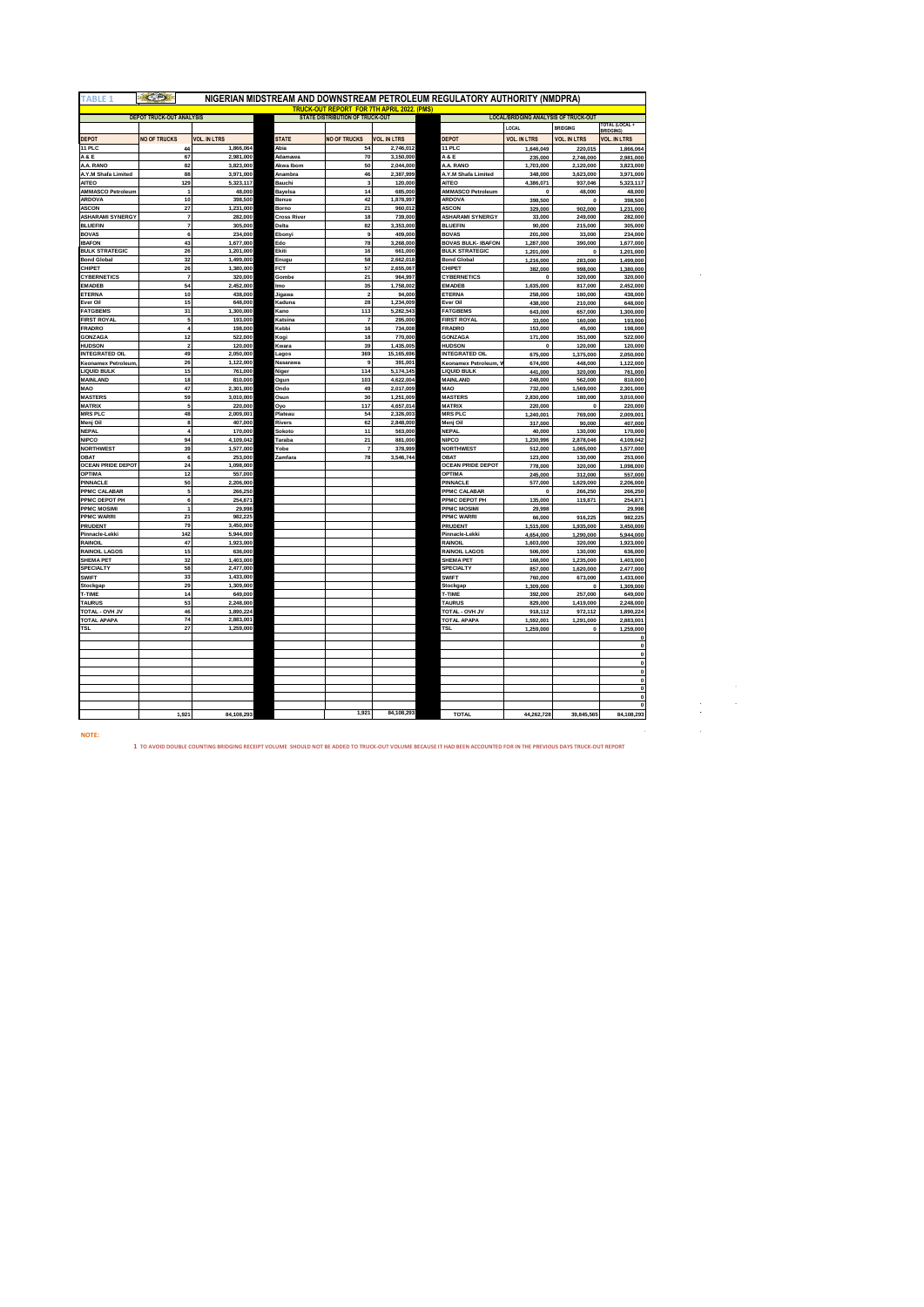| <b>TABLE 2</b>                           | $\bigodot$                                          |                                                        |                          |                               |                       | NIGERIAN MIDSTREAM AND DOWNSTREAM PETROLEUM REGULATORY AUTHORITY (NMDPRA)          |                                |                      |                               |                                                                                      |
|------------------------------------------|-----------------------------------------------------|--------------------------------------------------------|--------------------------|-------------------------------|-----------------------|------------------------------------------------------------------------------------|--------------------------------|----------------------|-------------------------------|--------------------------------------------------------------------------------------|
|                                          |                                                     |                                                        |                          |                               |                       | DISPATCHES REPORT FOR 7TH APRIL 2022. (PMS)                                        |                                |                      |                               |                                                                                      |
|                                          | <b>DEPOT DISPATCHES ANALYSIS</b>                    |                                                        |                          |                               |                       |                                                                                    | STATE RECEIPT OF DISPATCHES    |                      |                               |                                                                                      |
|                                          | <b>LOADING OF DECANTED PMS - NEWLY DECANTED PMS</b> | LOCAL COMPONENT + BRIDGING RECEIPT COMPONENT + LOCAL   |                          | <b>LOCAL COMPONENT</b>        |                       | BRIDGING RECEIPT COMPONENT + LOCAL LOADING OF<br>DECANTED PMS - NEWLY DECANTED PMS |                                |                      |                               | TOTAL (LOCAL COMPONENT + BRIDGING RECEIPT<br>+ LOCAL LOADING OF DECANTED PMS - NEWLY |
| DEPOT                                    | <b>NO OF TRUCKS</b>                                 | <b>VOL. IN LTRS</b>                                    | STATE                    | <b>NO OF TRUCKS</b>           | <b>VOL. IN LTRS</b>   | STATE                                                                              | <b>NO OF TRUCKS</b>            | <b>VOL. IN LTRS</b>  | <b>STATE</b>                  | NO OF<br><b>VOL. IN LTRS</b><br>TRUCKS                                               |
|                                          | <b>LOCAL COMPONENT OF TRUCKOUT</b>                  |                                                        | <b>bia</b>               | 29                            | 1,490,000             | Abia                                                                               |                                | 330,000              | Abia                          | 1,820,000<br>35                                                                      |
| 11 PLC                                   | 39                                                  | 1,646,049                                              | Adamawa                  | $\overline{\mathbf{0}}$       |                       | Adamawa                                                                            | 31                             | 1,469,082            | Adamawa                       | 31<br>1,469,082                                                                      |
| A&E                                      | 5                                                   | 235,000                                                | Akwa Ibom                | 50                            | 2,044,000             | Akwa Ibom                                                                          | 7                              | 45,003               | Akwa Ibom                     | 51<br>2,089,003                                                                      |
| A.A. RANO                                | 36                                                  | 1,703,000                                              | Anambra                  | 15                            | 835,000               | Anambra                                                                            | 37                             | 1,872,005            | Anambra                       | 52<br>2,707,005                                                                      |
| A.Y.M Shafa Limited<br><b>AITEO</b>      | 8<br>108                                            | 348,000<br>4,386,071                                   | Bauchi<br><b>Jayelsa</b> | 0<br>9                        | 415,000               | Bauchi<br>layelsa                                                                  | 36<br>$\overline{\phantom{a}}$ | 1,708,000            | Bauchi<br>Bayelsa             | 1,708,000<br>36<br>415,000<br>9                                                      |
| AMMASCO Petroleum                        | $\pmb{0}$                                           | $\overline{\mathbf{0}}$                                | Benue                    | $\overline{\mathbf{0}}$       |                       | Benue                                                                              | 18                             | 827,000              | Benue                         | 18<br>827,000                                                                        |
| <b>ARDOVA</b>                            | 10                                                  | 398,500                                                | Borno                    | $\overline{\mathbf{0}}$       |                       | Borno                                                                              | 10                             | 451,003              | Borno                         | 10<br>451,003                                                                        |
| <b>ASCON</b>                             | 9                                                   | 329,000                                                | <b>Cross River</b>       | 18                            | 739,000               | <b>Cross River</b>                                                                 | $\mathbf{0}$                   | $\mathbf 0$          | <b>Cross River</b>            | 18<br>739,000                                                                        |
| <b>ASHARAMI SYNERGY</b>                  | $\overline{1}$                                      | 33,000                                                 | Delta                    | 80                            | 3,268,000             | Delta                                                                              | $\mathbf{0}$                   |                      | Delta                         | 80<br>3,268,000                                                                      |
| <b>BLUEFIN</b>                           | $\overline{2}$<br>5                                 | 90,000                                                 | Ebonyi<br>Edo            | $\mathbf 0$<br>76             | 3,183,000             | Ebonyi<br>Edo                                                                      | $\overline{11}$<br>6           | 561,999<br>250,006   | Ebony<br>Edo                  | 11<br>561,999<br>82<br>3,433,006                                                     |
| <b>BOVAS</b><br><b>IBAFON</b>            | 34                                                  | 201,000<br>1,287,000                                   | Ekiti                    | 16                            | 661,000               | Ekiti                                                                              |                                | 286,000              | Ekiti                         | 23<br>947,000                                                                        |
| <b>BULK STRATEGIC</b>                    | 26                                                  | 1.201.000                                              | Enugu                    | 3                             | 140,000               | Enugu                                                                              | 14                             | 661,000              | Enugu                         | 17<br>801,000                                                                        |
| <b>Bond Global</b>                       | 27                                                  | 1,216,000                                              | <b>FCT</b>               | $\mathbf{0}$                  |                       | <b>FCT</b>                                                                         | 76                             | 3,498,009            | <b>FCT</b>                    | 76<br>3,498,009                                                                      |
| CHIPET                                   | 8                                                   | 382,000                                                | Gombe                    | $\overline{\mathbf{0}}$       |                       | Gombe                                                                              | 8                              | 355,000              | Gombe                         | 8<br>355,000                                                                         |
| <b>CYBERNETICS</b><br><b>EMADEB</b>      | $\mathbf{0}$<br>35                                  | $\mathbf 0$<br>1,635,000                               | Imo<br>Jigawa            | 23<br>$\overline{\mathbf{0}}$ | 1,170,000             | Imo<br>Jigawa                                                                      | 8                              | 385,000<br>352,000   | Imo<br>Jigawa                 | 30 <sup>1</sup><br>1,555,000<br>8<br>352,000                                         |
| <b>ETERNA</b>                            | $6\phantom{a}$                                      | 258,000                                                | Kaduna                   | $\overline{0}$                |                       | Kaduna                                                                             | 46                             | 1.971.005            | Kaduna                        | 46<br>1,971,005                                                                      |
| Ever Oil                                 | 10                                                  | 438,000                                                | Kano                     | $\overline{\mathbf{0}}$       |                       | Kano                                                                               | 43                             | 2,024,003            | Kano                          | 43<br>2,024,003                                                                      |
| <b>FATGBEMS</b>                          | 16                                                  | 643,000                                                | Katsina                  | $\Omega$                      |                       | Katsina                                                                            | 26                             | 1,134,999            | Katsina                       | 26<br>1,134,999                                                                      |
| <b>FIRST ROYAL</b>                       | $\overline{1}$                                      | 33,000                                                 | Kebbi                    | $\Omega$                      |                       | Kebbi                                                                              | 39                             | 1,779,000            | Kebbi                         | 39<br>1,779,000                                                                      |
| <b>FRADRO</b>                            | $\overline{\mathbf{3}}$                             | 153,000                                                | Kogi                     | $\Omega$<br>11                |                       | Kogi                                                                               | 15<br>29                       | 665,006              | Kogi                          | 15<br>665,006                                                                        |
| GONZAGA<br><b>HUDSON</b>                 | $\overline{4}$<br>$\mathbf 0$                       | 171,000<br>$\mathbf 0$                                 | Kwara<br>Lagos           | 369                           | 407,001<br>15,165,696 | Kwara<br>Lagos                                                                     | $\Omega$                       | 1,146,000            | Kwara<br>Lagos                | 40<br>1,553,001<br>369<br>15,165,696                                                 |
| <b>INTEGRATED OIL</b>                    | $17$                                                | 675,000                                                | Nasarawa                 | $\Omega$                      |                       | Nasarawa                                                                           | 21                             | 966,003              | <b>Nasarawa</b>               | 21<br>966,003                                                                        |
|                                          | 16                                                  | 674,000                                                | Niger                    | $\theta$                      |                       | Niger                                                                              | 17                             | 737,003              | Niger                         | 17<br>737,003                                                                        |
| <b>LIQUID BULK</b>                       | $\mathbf 9$                                         | 441,000                                                | Ogun                     | 103                           | 4,622,004             | Ogun                                                                               | $\Omega$                       |                      | Ogun                          | 103<br>4,622,004                                                                     |
| <b>MAINLAND</b>                          | 6                                                   | 248,000                                                | Ondo                     | 35                            | 1,457,004             | <b>Ondo</b>                                                                        | 16                             | 694,998              | Ondo                          | 51<br>2,152,002                                                                      |
|                                          | 17                                                  | 732,000                                                | Osun                     | 30<br>115                     | 1,251,009             | Osun                                                                               | $\overline{3}$<br>45           | 123,000              | Osun                          | 33<br>1,374,009                                                                      |
| <b>MASTERS</b><br><b>MATRIX</b>          | 55<br>5                                             | 2,830,000<br>220,000                                   | Oyo<br>lateau            | $\pmb{\mathsf{o}}$            | 4,567,014             | Oyo<br>Plateau                                                                     | 19                             | 1,772,006<br>787,003 | Oyo<br>Plateau                | 160<br>6,339,020<br>19<br>787,003                                                    |
| <b>MRS PLC</b>                           | 32                                                  | 1,240,001                                              | Rivers                   | 62                            | 2,848,000             | Rivers                                                                             | $\pmb{\mathsf{o}}$             |                      | Rivers                        | 62<br>2,848,000                                                                      |
| Menj Oil                                 | $\bf{6}$                                            | 317,000                                                | iokoto                   | $\overline{\mathbf{0}}$       |                       | Sokoto                                                                             | 30                             | 1,366,002            | Sokota                        | 30<br>1,366,002                                                                      |
| <b>NEPAL</b>                             | $\mathbf{1}$                                        | 40,000                                                 | 'araba                   | o                             |                       | Taraba                                                                             | 10                             | 440,000              | Taraba                        | $10\,$<br>440,000                                                                    |
| NIPCO                                    | 30                                                  | 1,230,996                                              | 'obe                     | $\mathbf 0$<br>$\mathbf{a}$   |                       | obe                                                                                | 36                             | 1,770,910            | robe                          | 36<br>1,770,910                                                                      |
| <b>NORTHWEST</b><br>OBAT                 | 14<br>$\overline{\mathbf{3}}$                       | 512,000<br>123,000                                     | Zamfara                  |                               |                       | Zamfara                                                                            | 17                             | 745,001              | Zamfara                       | 17<br>745,001                                                                        |
| <b>OCEAN PRIDE DEPOT</b>                 | 17                                                  | 778,000                                                |                          |                               |                       |                                                                                    |                                |                      |                               |                                                                                      |
| <b>OPTIMA</b>                            | $\sqrt{5}$                                          | 245,000                                                |                          |                               |                       |                                                                                    |                                |                      |                               |                                                                                      |
| PINNACLE                                 | 14                                                  | 577,000                                                |                          |                               |                       |                                                                                    |                                |                      |                               |                                                                                      |
| PPMC CALABAR                             | $\pmb{0}$                                           | <b>C</b>                                               |                          |                               |                       |                                                                                    |                                |                      |                               |                                                                                      |
| PPMC DEPOT PH<br><b>PPMC MOSIMI</b>      | $\overline{\mathbf{3}}$<br>$\mathbf{1}$             | 135,000<br>29,998                                      |                          |                               |                       |                                                                                    |                                |                      |                               |                                                                                      |
| <b>PPMC WARRI</b>                        | $\overline{2}$                                      | 66,000                                                 |                          |                               |                       |                                                                                    |                                |                      |                               |                                                                                      |
| PRUDENT                                  | 37                                                  | 1,515,000                                              |                          |                               |                       |                                                                                    |                                |                      |                               |                                                                                      |
| Pinnacle-Lekki                           | 113                                                 | 4.654.000                                              |                          |                               |                       |                                                                                    |                                |                      |                               |                                                                                      |
| RAINOIL                                  | 40                                                  | 1,603,000                                              |                          |                               |                       |                                                                                    |                                |                      |                               |                                                                                      |
| <b>RAINOIL LAGOS</b><br><b>SHEMA PET</b> | 12<br>$\overline{4}$                                | 506,000<br>168,000                                     |                          |                               |                       |                                                                                    |                                |                      |                               |                                                                                      |
| <b>SPECIALTY</b>                         | 21                                                  | 857,000                                                |                          |                               |                       |                                                                                    |                                |                      |                               |                                                                                      |
| <b>SWIFT</b>                             | 18                                                  | 760,000                                                |                          |                               |                       |                                                                                    |                                |                      |                               |                                                                                      |
| Stockgap                                 | 29                                                  | 1,309,000                                              |                          |                               |                       |                                                                                    |                                |                      |                               |                                                                                      |
|                                          | $\mathbf{a}$                                        | 392,000                                                |                          |                               |                       |                                                                                    |                                |                      |                               |                                                                                      |
| <b>TAURUS</b><br><b>VI. HVO - JATOT</b>  | 21                                                  | 829,000                                                |                          |                               |                       |                                                                                    |                                |                      |                               |                                                                                      |
| <b>TOTAL APAPA</b>                       | 23<br>44                                            | 918,112<br>1,592,001                                   |                          |                               |                       |                                                                                    |                                |                      |                               |                                                                                      |
|                                          | 27                                                  | 1,259,000                                              |                          |                               |                       |                                                                                    |                                |                      |                               |                                                                                      |
|                                          |                                                     |                                                        |                          |                               |                       |                                                                                    |                                |                      |                               |                                                                                      |
|                                          |                                                     |                                                        |                          |                               |                       |                                                                                    |                                |                      |                               |                                                                                      |
|                                          |                                                     |                                                        |                          |                               |                       |                                                                                    |                                |                      |                               |                                                                                      |
|                                          |                                                     |                                                        |                          |                               |                       |                                                                                    |                                |                      |                               |                                                                                      |
|                                          |                                                     |                                                        |                          |                               |                       |                                                                                    |                                |                      |                               |                                                                                      |
|                                          |                                                     |                                                        |                          |                               |                       |                                                                                    |                                |                      |                               |                                                                                      |
|                                          |                                                     |                                                        |                          |                               |                       |                                                                                    |                                |                      |                               |                                                                                      |
|                                          |                                                     |                                                        |                          |                               |                       |                                                                                    |                                |                      |                               |                                                                                      |
|                                          |                                                     | BRIDGING RECEIPT COMPONENT + LOCAL LOADING OF DECANTED |                          |                               |                       |                                                                                    |                                |                      |                               |                                                                                      |
|                                          | PMS - NEWLY DECANTED PMS                            |                                                        |                          |                               |                       |                                                                                    |                                |                      |                               |                                                                                      |
| <b>ENUGU</b>                             | 14                                                  | 765,000                                                |                          |                               |                       |                                                                                    |                                |                      |                               |                                                                                      |
|                                          | 61                                                  | 3,045,004                                              |                          |                               |                       |                                                                                    |                                |                      |                               |                                                                                      |
| GOMBE<br><b>GUSAU</b>                    | 19<br>85                                            | 854,003                                                |                          |                               |                       |                                                                                    |                                |                      |                               |                                                                                      |
|                                          | 35                                                  | 3,850,001<br>1,502,003                                 |                          |                               |                       |                                                                                    |                                |                      |                               |                                                                                      |
| <b>KADUNA DEPOT</b>                      | 50                                                  | 2,146,007                                              |                          |                               |                       |                                                                                    |                                |                      |                               |                                                                                      |
|                                          | 114                                                 | 5,422,002                                              |                          |                               |                       |                                                                                    |                                |                      |                               |                                                                                      |
| <b>MAIDUGURI</b>                         | 13                                                  | 582.910                                                |                          |                               |                       |                                                                                    |                                |                      |                               |                                                                                      |
| <b>MAKURDI</b><br><b>MINNA</b>           | 31                                                  | 1,426,00                                               |                          |                               |                       |                                                                                    |                                |                      |                               |                                                                                      |
| <b>PPMC BENIN</b>                        | 12<br>6                                             | 529,000                                                |                          |                               |                       |                                                                                    |                                |                      |                               |                                                                                      |
| <b>PPMC CALABAR</b>                      | $\overline{1}$                                      | 250,006<br>45.003                                      |                          |                               |                       |                                                                                    |                                |                      |                               |                                                                                      |
| <b>PPMC IBADAN</b>                       | 44                                                  | 1.739.006                                              |                          |                               |                       |                                                                                    |                                |                      |                               |                                                                                      |
| PPMC ILORIN                              | 30                                                  | 1.179.000                                              |                          |                               |                       |                                                                                    |                                |                      |                               |                                                                                      |
| <b>PPMC ORE</b>                          | 26                                                  | 1,103,998                                              |                          |                               |                       |                                                                                    |                                |                      |                               |                                                                                      |
| <b>SULEJA</b>                            | 106                                                 | 4.823.020                                              |                          |                               |                       |                                                                                    |                                |                      |                               |                                                                                      |
|                                          | 41                                                  | 1,911,082                                              |                          |                               |                       |                                                                                    |                                |                      |                               |                                                                                      |
|                                          |                                                     |                                                        |                          |                               |                       |                                                                                    |                                |                      |                               |                                                                                      |
|                                          |                                                     |                                                        |                          |                               |                       |                                                                                    |                                |                      |                               |                                                                                      |
|                                          |                                                     |                                                        |                          |                               |                       |                                                                                    |                                |                      |                               |                                                                                      |
|                                          | 1.732                                               | 75,435,774                                             | <b>TOTAL</b>             | 1.044                         | 44.262.728            | <b>TOTAL</b>                                                                       |                                | 31,173,046           | <b>TOTAL</b><br>and the state | 1,732 75,435,774                                                                     |

**NOTE:**